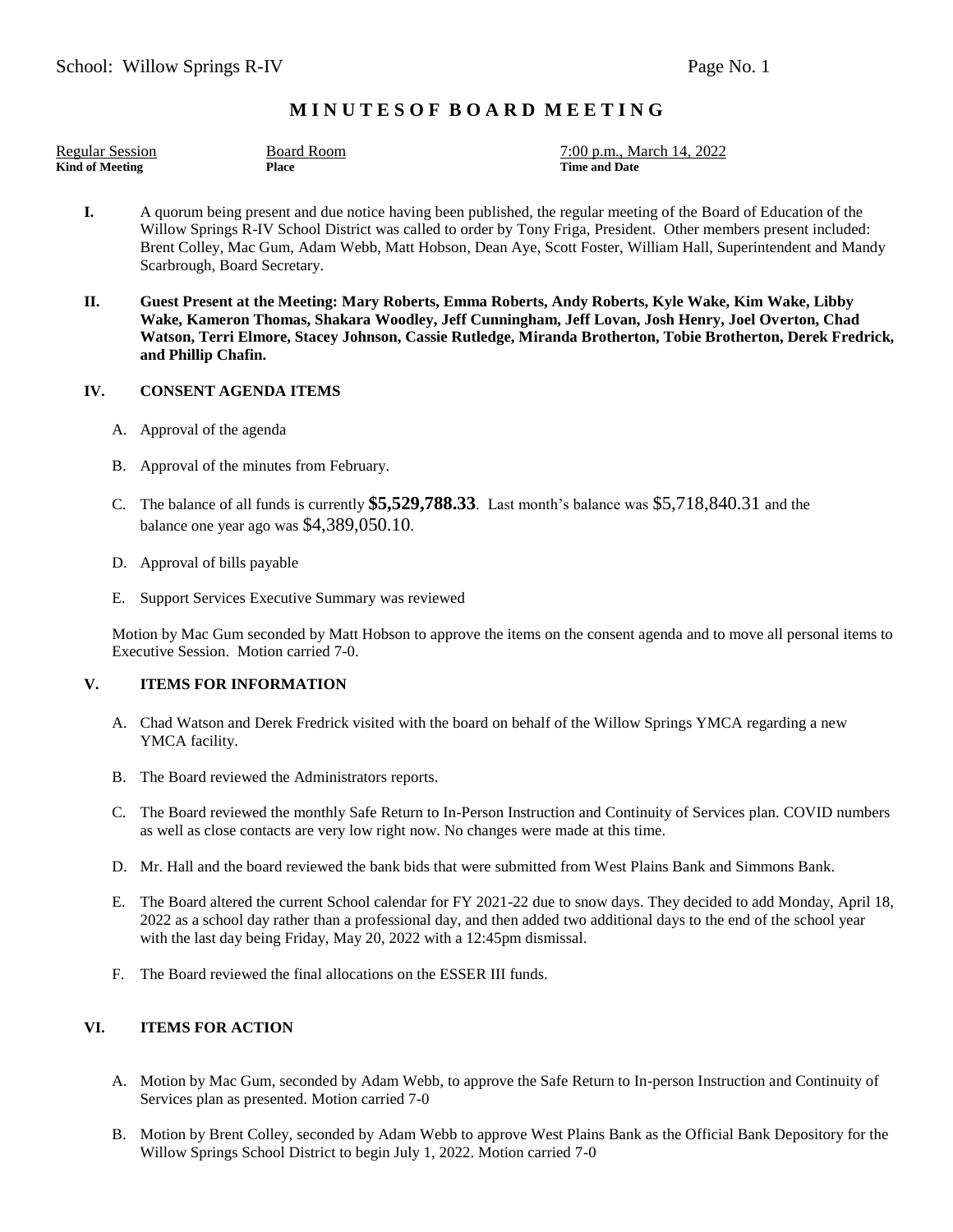- C. Motion by Mac Gum, seconded by Matt Hobson to approve the revised school calendar for the 2021-22 school year as presented. Motion carried 7-0
- D. Motion by Adam Webb, seconded by Brent Colley to approve the revisions to the ESSER III budget as presented. Motion carried 7-0
- E. Motion by Matt Hobson, seconded by Mac Gum to approve Wednesday, March 30, 2022 at 5:00pm as the date and time for a special board planning session. Motion carried 7-0

#### **VI. EXECUTIVE SESSION**

A. Motion by Brent Colley, seconded by Matt Hobson to adjourn to executive session for hiring, firing, disciplining or promoting employees 610.021 (3), and individually identifiable personnel records, performance ratings or records pertaining to employees, Section 610.021 (13); closed meeting, closed record, closed vote A roll call vote was taken. All voted aye.

## **VII. ADJOURNMENT**

Motion by Adam Webb seconded by Matt Hobson to adjourn. Motion carried 7-0

\_\_\_\_\_\_\_\_\_\_\_\_\_\_\_\_\_\_\_\_\_\_\_\_\_\_\_\_\_\_\_\_\_\_\_ \_\_\_\_\_\_\_\_\_\_\_\_\_\_\_\_\_\_\_\_\_\_\_\_\_\_\_\_\_\_\_\_\_\_

President Secretary